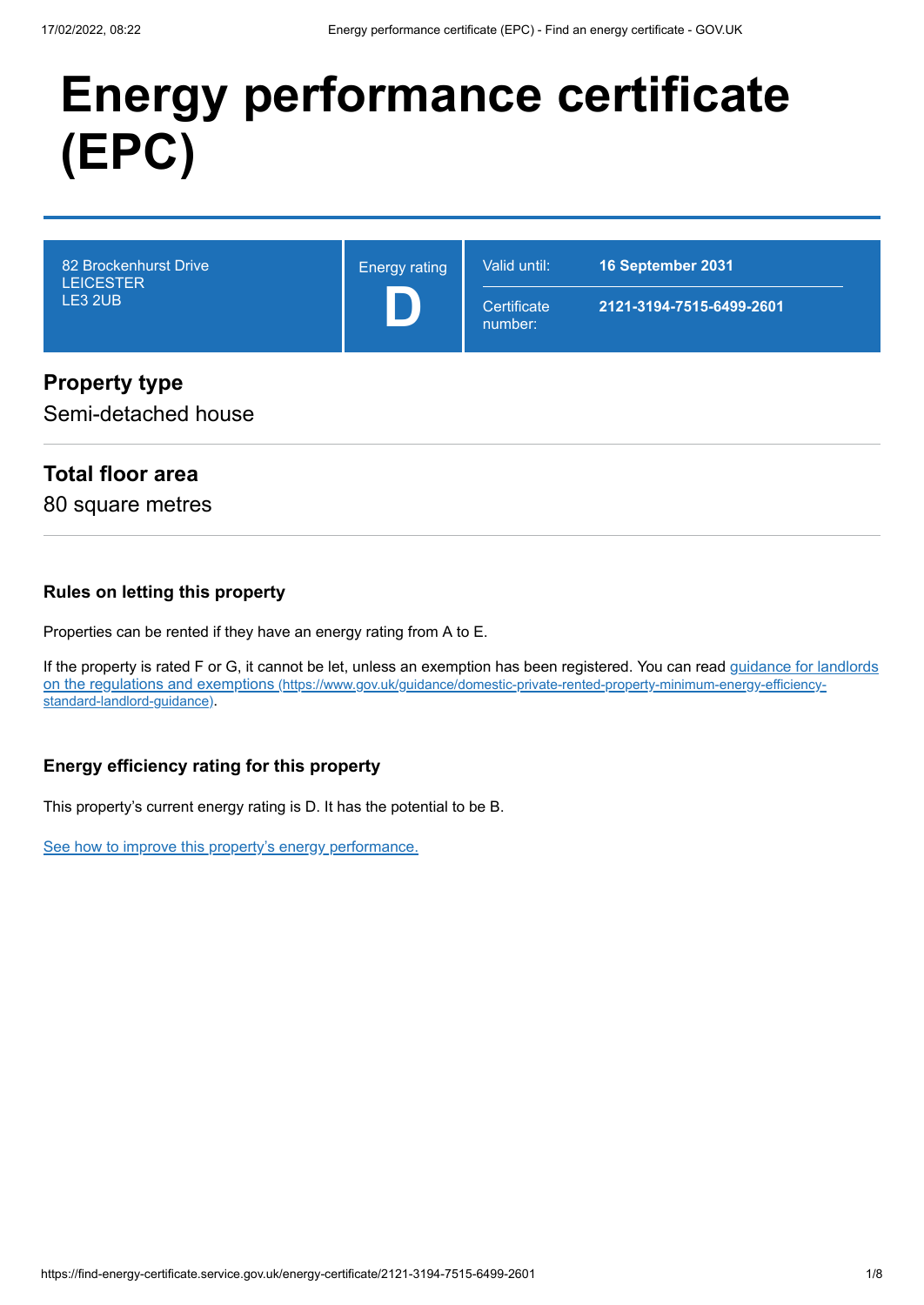| <b>Score</b> | <b>Energy rating</b> |   | <b>Current</b> | <b>Potential</b> |
|--------------|----------------------|---|----------------|------------------|
| $92 +$       |                      |   |                |                  |
| 81-91        | Β                    |   |                | 82<br>B          |
| 69-80        | $\mathbf C$          |   |                |                  |
| 55-68        |                      |   | 62<br>D        |                  |
| 39-54        | E                    |   |                |                  |
| $21 - 38$    | F                    |   |                |                  |
| $1 - 20$     |                      | G |                |                  |

The graph shows this property's current and potential energy efficiency.

Properties are given a rating from A (most efficient) to G (least efficient).

Properties are also given a score. The higher the number the lower your fuel bills are likely to be.

For properties in England and Wales:

- the average energy rating is D
- the average energy score is 60

#### **Breakdown of property's energy performance**

This section shows the energy performance for features of this property. The assessment does not consider the condition of a feature and how well it is working.

Each feature is assessed as one of the following:

- very good (most efficient)
- good
- average
- poor
- very poor (least efficient)

When the description says "assumed", it means that the feature could not be inspected and an assumption has been made based on the property's age and type.

| <b>Feature</b> | <b>Description</b>             | Rating  |
|----------------|--------------------------------|---------|
| Wall           | Cavity wall, filled cavity     | Average |
| Roof           | Pitched, 75 mm loft insulation | Average |
| Window         | Fully double glazed            | Average |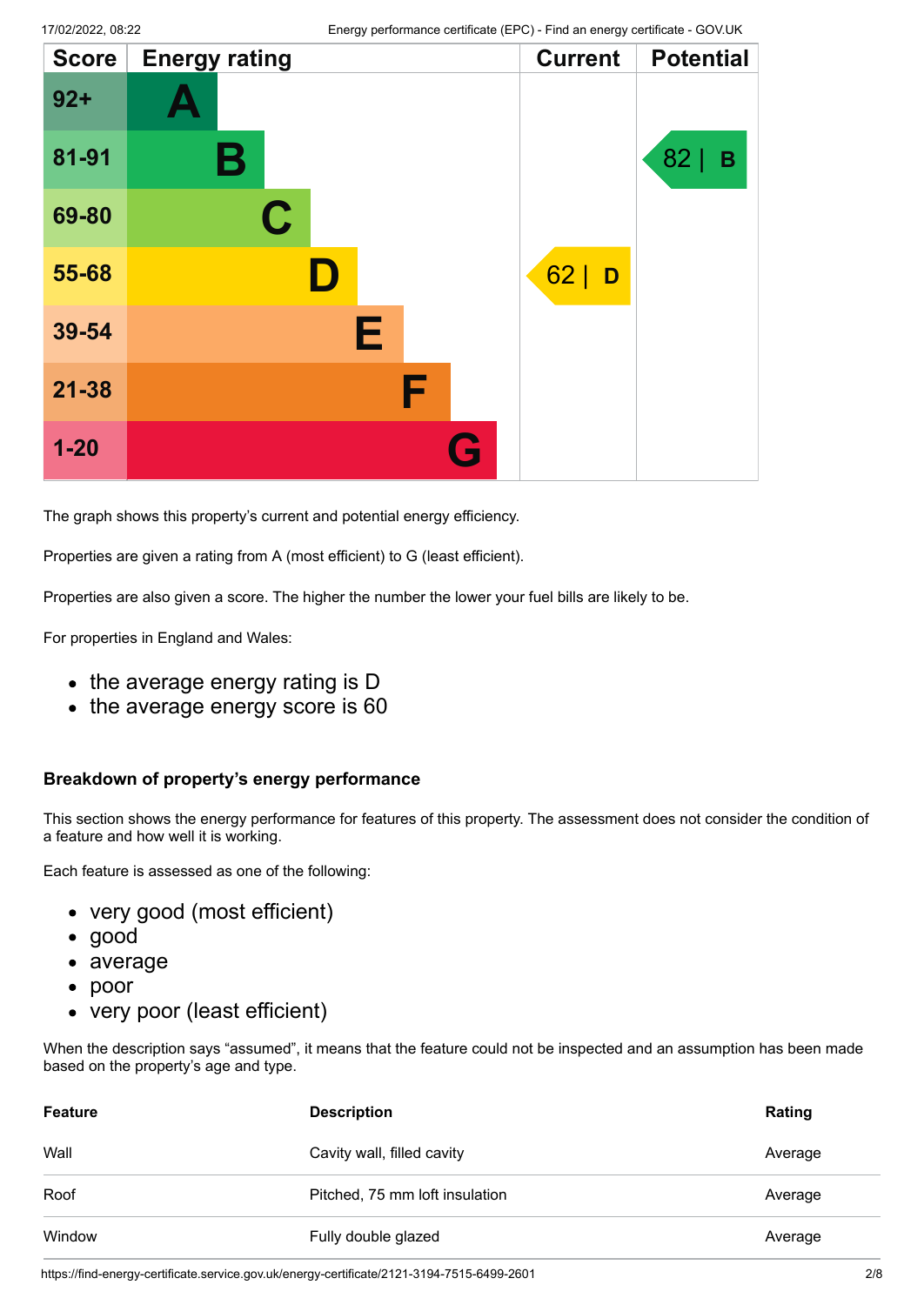17/02/2022, 08:22 Energy performance certificate (EPC) - Find an energy certificate - GOV.UK

| <b>Feature</b>       | <b>Description</b>                       | Rating    |
|----------------------|------------------------------------------|-----------|
| Main heating         | Boiler and radiators, mains gas          | Good      |
| Main heating control | Programmer, no room thermostat           | Very poor |
| Hot water            | From main system                         | Good      |
| Lighting             | Low energy lighting in all fixed outlets | Very good |
| Floor                | Solid, no insulation (assumed)           | N/A       |
| Secondary heating    | Room heaters, electric                   | N/A       |

## **Primary energy use**

The primary energy use for this property per year is 262 kilowatt hours per square metre (kWh/m2).

What is primary energy use?

#### **Environmental impact of this property**

This property's current environmental impact rating is D. It has the potential to be B.

Properties are rated in a scale from A to G based on how much carbon dioxide (CO2) they produce.

Properties with an A rating produce less CO2 than G rated properties.

## **An average household produces**

6 tonnes of CO2

#### **This property produces**

## **This property's potential production**

1.7 tonnes of CO2

3.7 tonnes of CO2

By making the [recommended changes](#page-3-0), you could reduce this property's CO2 emissions by 2.0 tonnes per year. This will help to protect the environment.

Environmental impact ratings are based on assumptions about average occupancy and energy use. They may not reflect how energy is consumed by the people living at the property.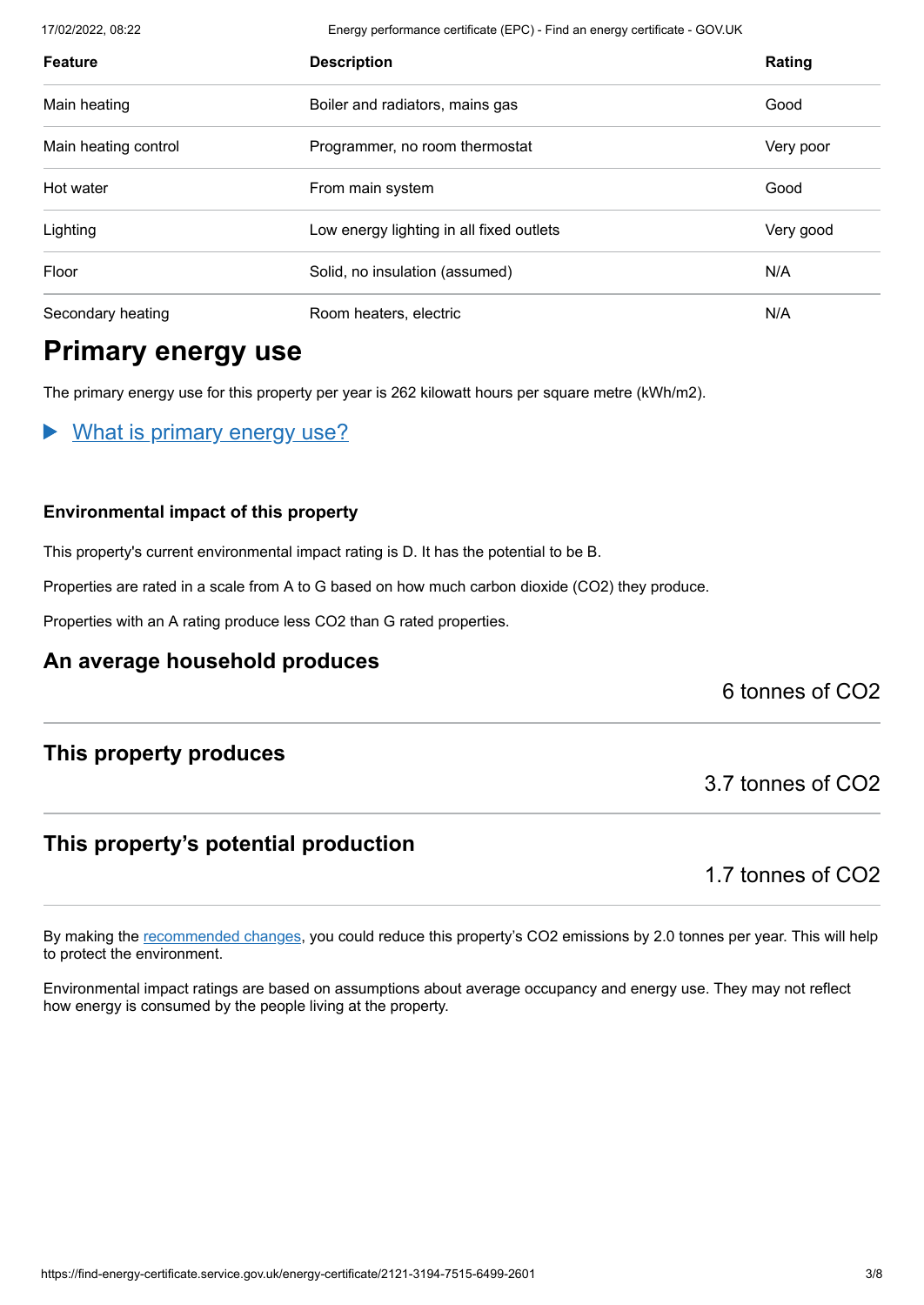#### <span id="page-3-0"></span>**How to improve this property's energy performance**

Making any of the recommended changes will improve this property's energy efficiency.

If you make all of the recommended changes, this will improve the property's energy rating and score from D (62) to B (82).

#### What is an energy rating?

# **Recommendation 1: Increase loft insulation to 270 mm**

Increase loft insulation to 270 mm

**Typical installation cost**

### **Typical yearly saving**

**Potential rating after carrying out recommendation 1**

Floor insulation (solid floor)

**Typical installation cost**

£4,000 - £6,000

£51

66 | D

Potential energy

rating

**B**

£100 - £350

£41

64 | D

#### **Typical yearly saving**

**Potential rating after carrying out recommendations 1 and 2**

# **Recommendation 3: Heating controls (room thermostat and TRVs)**

Heating controls (room thermostat and TRVs)

#### **Typical installation cost**

£350 - £450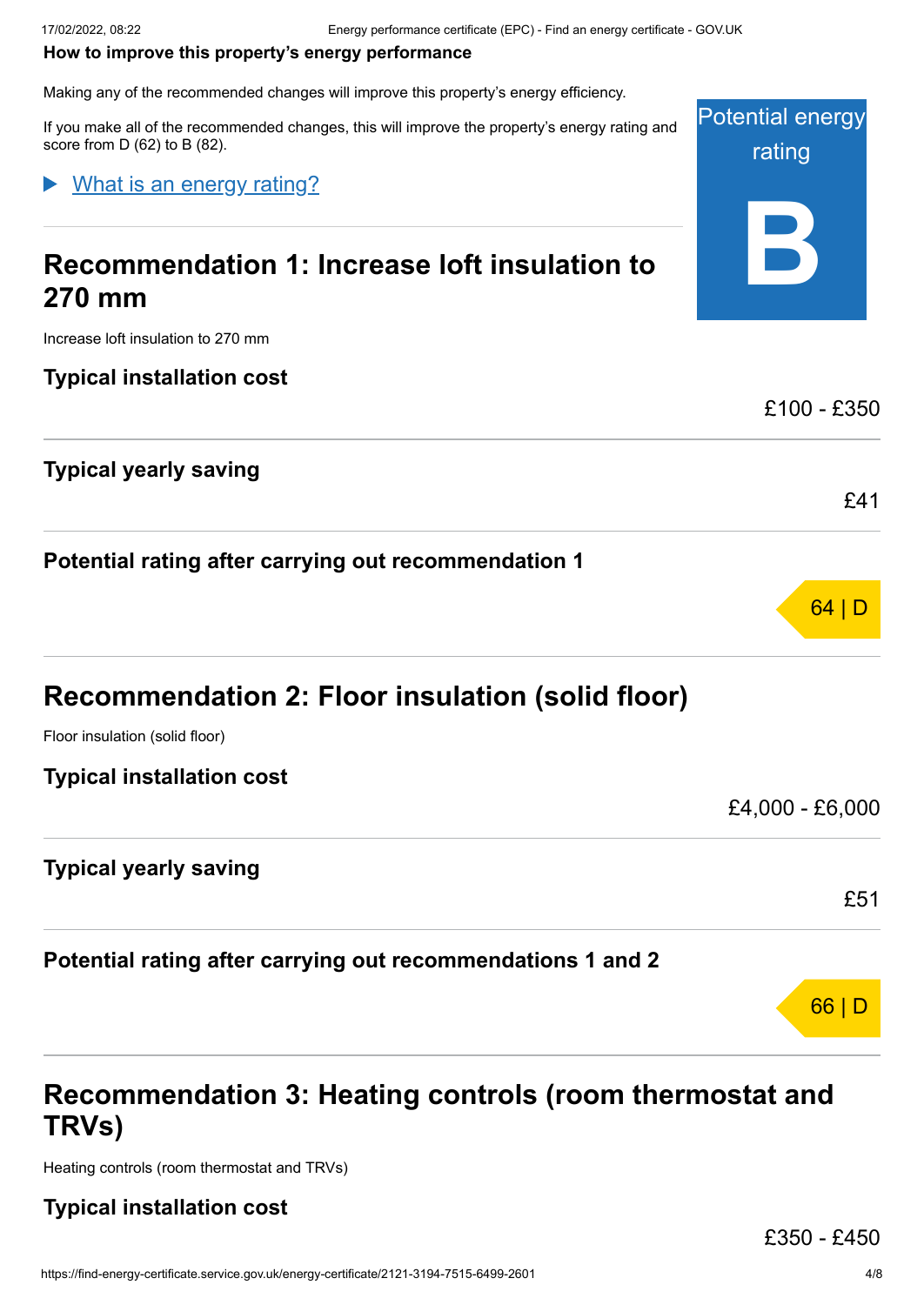| <b>Typical yearly saving</b>                               | £90             |
|------------------------------------------------------------|-----------------|
| Potential rating after carrying out recommendations 1 to 3 |                 |
|                                                            | 70 C            |
| <b>Recommendation 4: Solar water heating</b>               |                 |
| Solar water heating                                        |                 |
| <b>Typical installation cost</b>                           |                 |
|                                                            | £4,000 - £6,000 |
| <b>Typical yearly saving</b>                               | £28             |
| Potential rating after carrying out recommendations 1 to 4 | $71 \mid C$     |
| Recommendation 5: Solar photovoltaic panels, 2.5 kWp       |                 |
| Solar photovoltaic panels                                  |                 |
| <b>Typical installation cost</b>                           |                 |
|                                                            | £3,500 - £5,500 |
| <b>Typical yearly saving</b>                               |                 |
|                                                            | £333            |
| Potential rating after carrying out recommendations 1 to 5 |                 |
|                                                            | $82 \mid B$     |
|                                                            |                 |

# **Paying for energy improvements**

[Find energy grants and ways to save energy in your home.](https://www.gov.uk/improve-energy-efficiency) (https://www.gov.uk/improve-energy-efficiency)

#### **Estimated energy use and potential savings**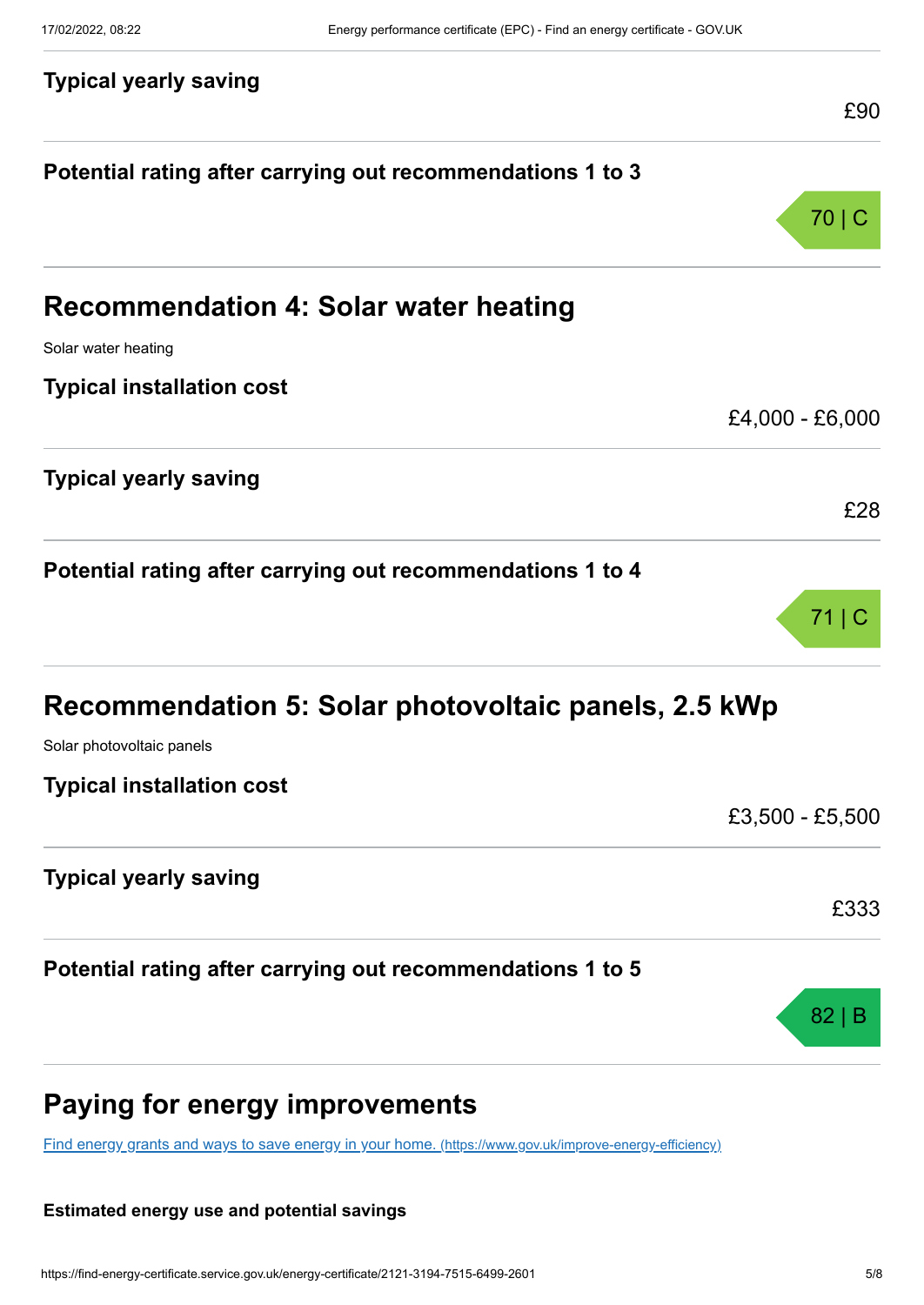#### **Estimated yearly energy cost for this property**

## **Potential saving**

£210

The estimated cost shows how much the average household would spend in this property for heating, lighting and hot water. It is not based on how energy is used by the people living at the property.

The estimated saving is based on making all of the recommendations in [how to improve this property's energy performance.](#page-3-0)

For advice on how to reduce your energy bills visit Simple Energy Advice [\(https://www.simpleenergyadvice.org.uk/\)](https://www.simpleenergyadvice.org.uk/).

# **Heating use in this property**

Heating a property usually makes up the majority of energy costs.

#### **Estimated energy used to heat this property**

### **Space heating**

10161 kWh per year

#### **Water heating**

2134 kWh per year

#### **Potential energy savings by installing insulation**

**Type of insulation Amount of energy saved** 

#### **Loft insulation** 695 kWh per year

You might be able to receive Renewable Heat Incentive payments [\(https://www.gov.uk/domestic-renewable-heat-incentive\)](https://www.gov.uk/domestic-renewable-heat-incentive). This will help to reduce carbon emissions by replacing your existing heating system with one that generates renewable heat. The estimated energy required for space and water heating will form the basis of the payments.

#### **Contacting the assessor and accreditation scheme**

This EPC was created by a qualified energy assessor.

If you are unhappy about your property's energy assessment or certificate, you can complain to the assessor directly.

If you are still unhappy after contacting the assessor, you should contact the assessor's accreditation scheme.

Accreditation schemes are appointed by the government to ensure that assessors are qualified to carry out EPC assessments.

# **Assessor contact details**

#### **Assessor's name**

Ian Carmichael

## **Telephone**

https://find-energy-certificate.service.gov.uk/energy-certificate/2121-3194-7515-6499-2601 6/8